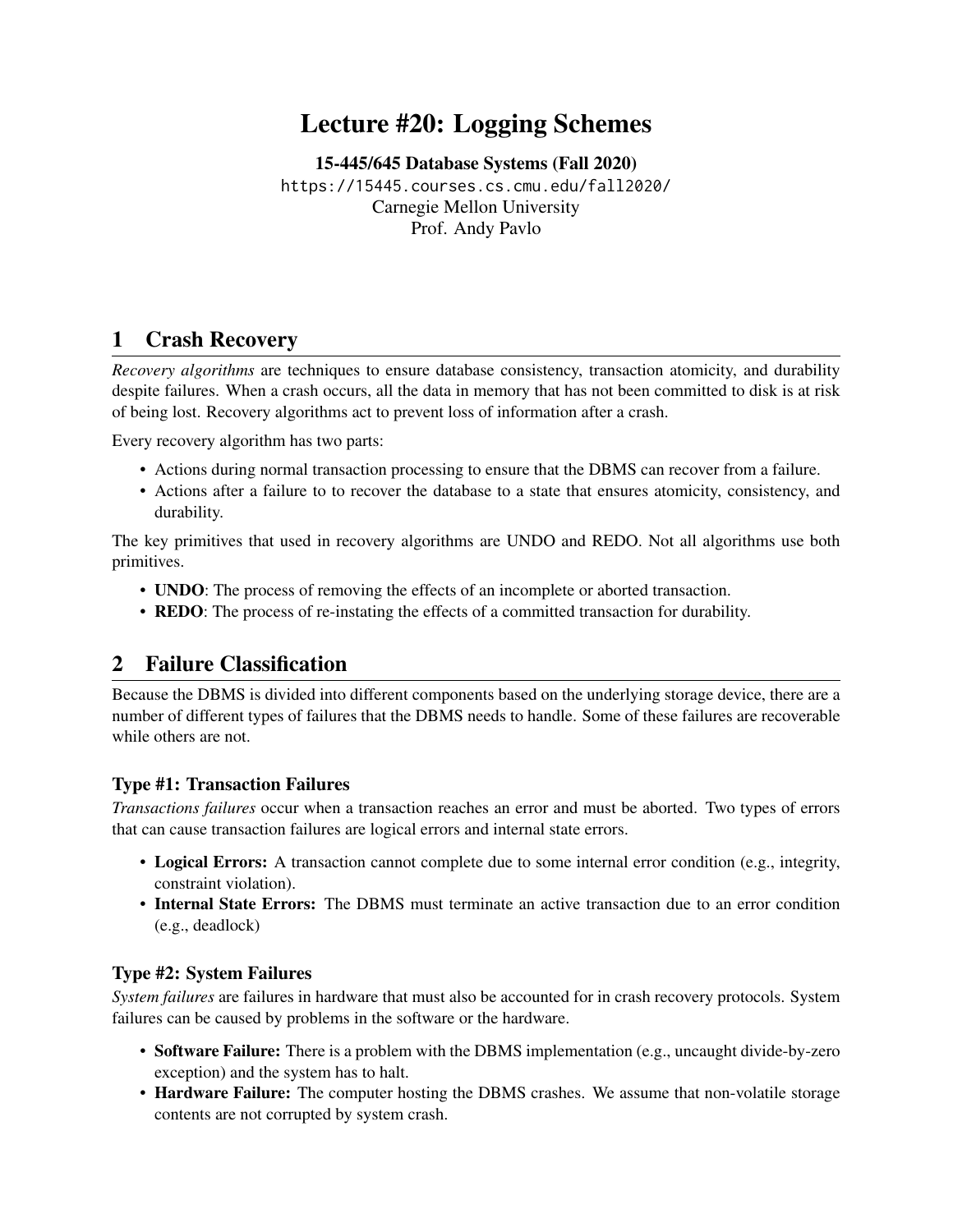### Type #3: Storage Media Failure

*Storage media failures* are non-repairable failures that occur when the physical storage machine is damaged. When the storage media fails, the DBMS must be restored from an archived version.

• Non-Repairable Hardware Failure: A head crash or similar disk failure destroys all or parts of non-volatile storage. Destruction is assumed to be detectable.

### 3 Buffer Pool Management Policies

A *steal policy* dictates whether the DBMS allows an uncommitted transaction to overwrite the most recent committed value of an object in non-volatile storage (can a transaction write uncommitted changes to disk).

- STEAL: Is allowed
- NO-STEAL: Is not allowed.

A *force policy* dictates whether the DBMS ensures that all updates made by a transaction are reflected on non-volatile storage before the transaction is allowed to commit.

- **FORCE**: Is enforced
- **NO-FORCE**: Is not enforced

Force writes make it easier to recover since all of the changes are preserved but result in poor runtime performance.

<span id="page-1-0"></span>The easiest buffer pool management policy to implement is called *NO-STEAL + FORCE*. In the NO-STEAL + FORCE policy, the DBMS never has to undo changes of an aborted transaction because the changes were not written to disk. It also never has to redo changes of a committed transaction because all the changes are guaranteed to be written to disk at commit time. An example of NO-STEAL + FORCE is show in [Figure 1.](#page-1-0)



Figure 1: NO-STEAL + FORCE Example – The DBMS is using the NO-STEAL + FORCE buffer policies. All changes from a transaction are only written to disk when the transaction is committed. Once the schedule begins at Step #1, changes from  $T_1$ and  $T_2$  are written to the buffer pool. Because of the FORCE policy, when  $T_2$  commits at Step #2, all of its changes must be written to disk. To do this, the DBMS makes a copy of the memory in disk, applies only the changes from  $T_2$ , and writes it back to disk. This is because NO-STEAL prevents the uncommitted changes from  $T_1$  to be written to disk. At Step #3, it is trivial for the DBMS to rollback  $T_1$  since no dirty changes from  $T_1$  are on disk.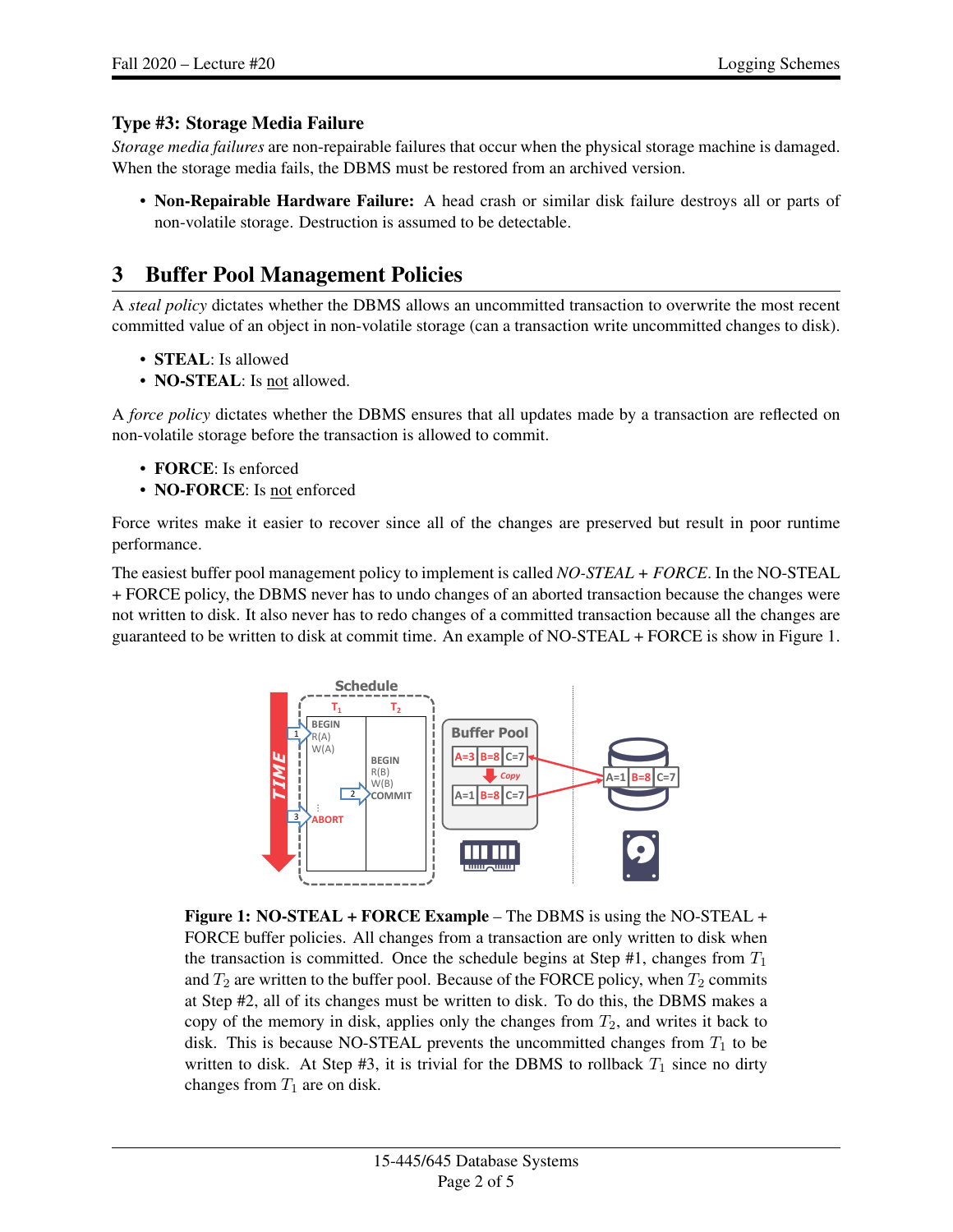A limitation of NO STEAL + FORCE is that all of the data that a transaction needs to modify must fit on memory. Otherwise, that transaction cannot execute because the DBMS is not allowed to write out dirty pages to disk before the transaction commits.

# 4 Shadow Paging

<span id="page-2-0"></span>The DBMS maintains two separate *master* and *shadow* copies of the database. Updates are only made in the shadow copy. When a transaction commits, the shadow is atomically switched to become the new master. This is an example of a NO-STEAL + FORCE system. A high-level example of shadow paging is shown in 3 [Figure 2.](#page-2-0)



Figure 2: Shadow Paging – The database root points to a master page table which points to the pages on disk. When an updating transaction occurs, a shadow page table is created that points to the same pages as the master. Modifications are made to a temporary space on disk and the shadow table is updated. To commit, the database root pointer is redirected to the shadow table, which becomes the new master.

### Implementation

The DBMS organizes the database pages in a tree structure where the root is a single disk page. There are two copies of the tree, the *master* and *shadow*. The root always points to the current master copy. When a transaction executes, it only makes changes to the shadow copy.

When a transaction wants to commit, the DBMS must install its updates. To do this, it only has overwrite the root to make it points to the shadow copy of the database, thereby swapping the master and shadow. Before overwriting the root, none of the transactions updates are part of the disk-resident database. After overwriting the root, all of the transactions updates are part of the disk resident database.

A disadvantage of shadow paging is that copying the entire page table is expensive. In reality, only paths in the tree that lead to updated leaf nodes need to be copied, not the entire tree. In addition, the commit overhead of shadow paging is high. Commits require every updated page, page table, and root to be flushed. This causes fragmented data and also requires garbage collection.

# 5 Write-Ahead Logging

With *write-ahead logging*, the DBMS records all the changes made to the database in a log file (on stable storage) before the change is made to a disk page. The log contains sufficient information to perform the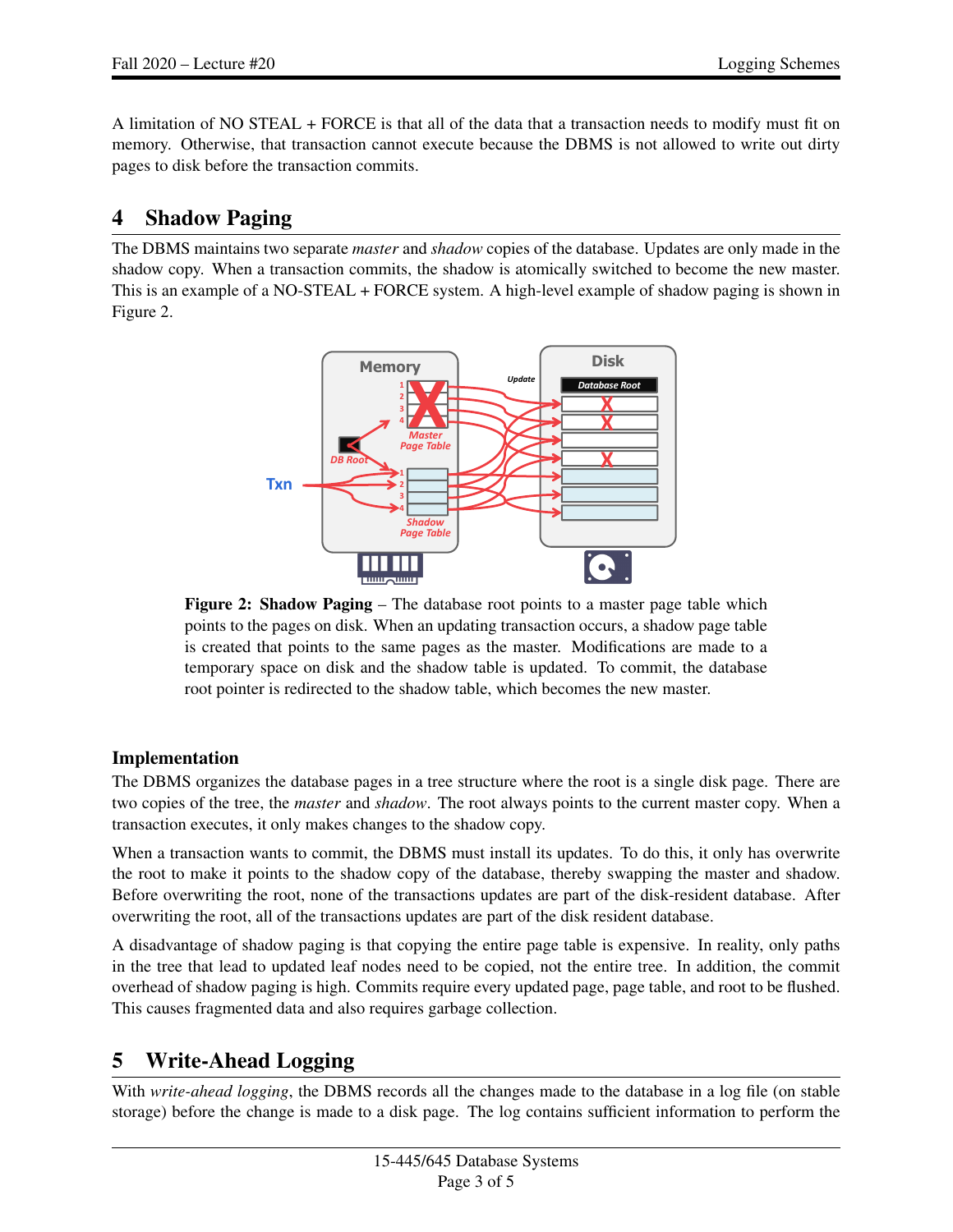necessary undo and redo actions to restore the database after a crash. The DBMS must write to disk the log file records that correspond to changes made to a database object before it can flush that object to disk. An example of WAL is shown in [Figure 3.](#page-3-0) WAL is also an example of a STEAL + NO-FORCE system.

<span id="page-3-0"></span>In shadow paging, the DBMS was required to perform writes to random non-contiguous pages on disk. Write-ahead logging allows the DBMS to convert random writes into sequential writes to optimize performance. Thus, almost every DBMS uses write-ahead logging (WAL) because it has the fastest runtime performance. But the DBMS's recovery time with WAL is slower than shadow paging because it has to replay the log.  $\overline{\phantom{a}}$ 



Figure 3: Write Ahead Logging – When the transaction begins, all changes are recorded in the WAL buffer in memory before being made to the buffer pool. When it comes time to commit, the WAL buffer is flushed out to disk. The transaction result can be written once the WAL buffer is safely on disk.

### Implementation

All log records pertaining to an updated page are written to non-volatile storage before the page itself is allowed to be overwritten in non-volatile storage. A transaction is not considered committed until all its log records have been written to stable storage.

When the transaction starts, write a <BEGIN> record to the log for each transaction to mark its starting point.

When a transaction finishes, write a <COMMIT> record to the log and make sure all log records are flushed before it returns an acknowledgment to the application.

Each log entry contains information about the change to a single object:

- Transaction ID.
- Object ID.
- Before Value (used for UNDO).
- After Value (used for REDO).

The DBMS must flush all of a transaction's log entries to disk before it can tell the outside world that a transaction has successfully committed. The system can use the "group commit" optimization to batch multiple log flushes together to amortize overhead.

# 6 Logging Schemes

The contents of a log record can vary based on the implementation.

#### Physical Logging: